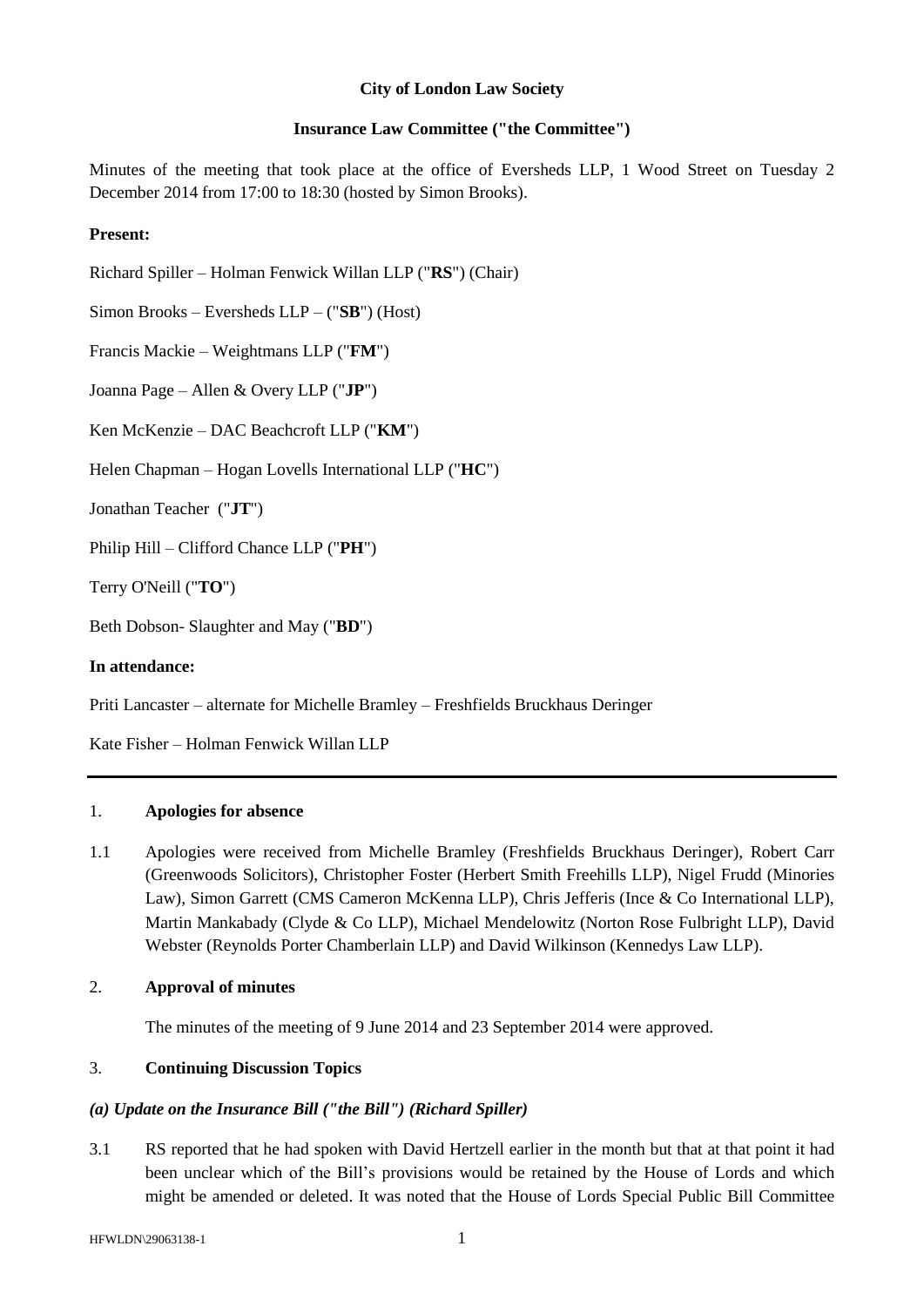on the Insurance Bill (the "**Lords Committee**") would meet on Monday 15 December 2014 to pass any amendments, and that RS was sending Kate Fisher (his trainee) to attend the session. RS explained that David Hertzell had given his evidence to the Lords Committee on 2 December 2014.

- 3.2 It was asked whether the Lloyd's Market Association ("**LMA**") had been invited to give evidence and it was noted that Kees van der Klugt had been invited. RS noted that the LMA was opposed to the proposals to require insurers to pay damages for late payment of claims and to require a breach of warranty to be relevant to the loss suffered.
- 3.3 It was also noted that the position in Clause 4 of the Bill on the knowledge of the insured was wider than s.19 of the Marine Insurance Act 1906 and that Reynolds Porter Chamberlain LLP had lobbied against these provisions for non-consumer insurance. RS considered that the position in Clause 4 would be balanced by the practice of the insured agreeing an overriding waiver (usually given by a broker on behalf of an insured) and was not concerned by the knowledge provisions. RS considered that not much was expected of insureds beyond the existing law.
- 3.4 In relation to the knowledge of brokers that would be attributed to the insured, TO noted the potential problem of having third party documents in open court where the dispute did not include the third party. RS predicted that there would be more non-disclosure agreements between policyholders and brokers to establish confidentiality for this purpose.
- 3.5 It was noted that the impact of the Bill would vary between classes of business and would have no impact on some classes of business where terms were presented by brokers for the insured as nonnegotiable. For bespoke risks, in particular, it was considered likely that parties would contract out of the Bill.
- 3.6 In terms of the new remedies for breach of the duty of fair presentation, the Committee's view was that consideration had been given to how an underwriter would demonstrate that it would have insured the risk on different terms had the reality of the risk been reflected in the insured's presentation. It would be hard in these circumstances for an underwriter to say that it would not have underwritten the risk at all. SB and RS noted that this was already an evidential issue under the current regime. TO's view was that it was predictable what an underwriter would say when faced with a breach by the insured of the duty of fair presentation, i.e. that it would not have underwritten the risk at all. However, it would be difficult to prove this given that detailed underwriting manuals are used by most insurers (especially in the life and health sector) and could be used to evidence what the underwriter would have done in a different factual situation. JT noted the impact of the contracting out provisions on this issue, i.e. that the parties could write back into their contract the "all or nothing" approach to misrepresentation.
- 3.7 Clause 10 of the Bill (breach of warranty) was also discussed and JT noted that this could also be contracted out of where the insured was not a consumer, provided there was adequate disclosure of the contracting out. RS noted that the "all or nothing" approach could equally be written back into contracts on this issue. JT noted that conditions precedent would be given more attention over time and summarised the recent case of *Ted Baker v AXA* where the insurer had escaped liability because of a condition precedent regarding the filing of management accounts.
- 3.8 It was concluded that the members of the Committee should compare views of how they thought that market practices would change following enactment of the Bill.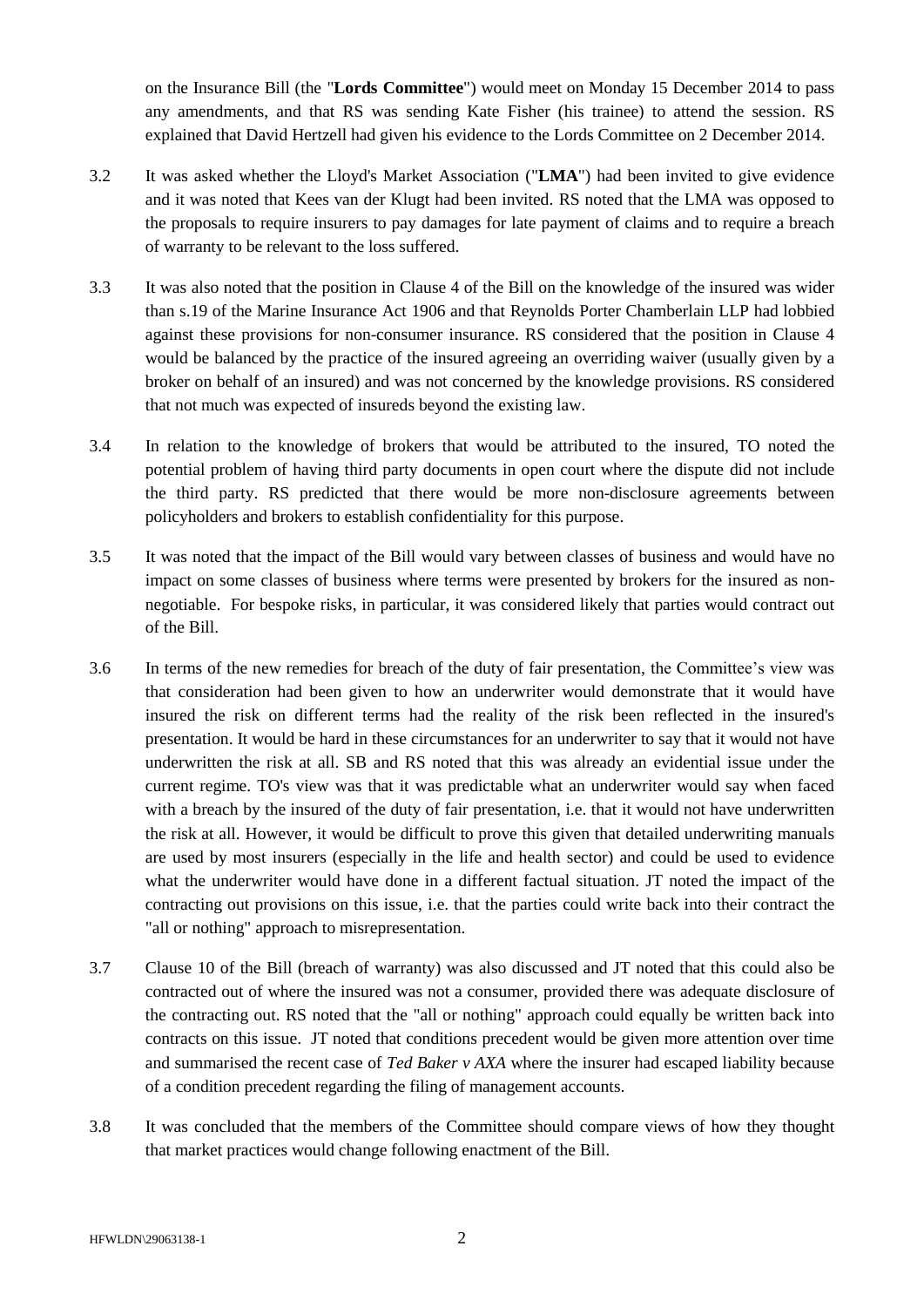3.9 It was proposed that the Committee could invite Stephen Lewis (the new Law Commissioner) to a future meeting.

### *(b) European Insurance Contract Law reform (Joanna Page)*

- 3.10 In October 2014 JP had attended the ERA Conference on Insurance Law on behalf of the Law Society. Dirk Staudenmeyer from DG Justice, who has spearheaded the debate on European insurance contract law attended, as did two of the other experts from the expert group (in addition to Joanna). These were Professor Jurgen Basedow from the Max Planck Institute (who has also been closely involved in the Common European Sales Law) and Ursula Pachl, the Deputy Director General of the European Consumers' Organisation (BEUC).
- 3.11 At the conference, Dirk Staudenmeyer reported on further work undertaken by the Commission regarding the potential for a European Insurance Contract Law since the conclusion of the experts' report in February 2014. Dirk Staudenmeyer reported that the Commission has been consulting a number of interested parties. The Commission has in particular reached the conclusion that tax represents an immoveable barrier in relation to cross border pensions products. More generally, the Commission has concluded that it needs more data.
- 3.12 Accordingly there have since been two calls for tender seeking economic analysis of need for cross border insurance products (including behavioural economic analysis as to whether there is a latent demand).
- 3.13 JP noted that Brussels still seemed keen on the project despite there being a strong consumer and industry opposition to previous consultations. HC asked whether a date for draft legislation had been indicated and JP responded that the Commission had intended for there to be a draft in place by the end of the year, but this had been delayed as a result of the views of the Expert Group.
- 3.14 JP reported that there would be more evidence gathered before draft legislation was produced and nothing would go before the Commission or Parliament at this point, but that the reform project could not be considered to have gone away.

# *(c) Verdict in Bluefin judicial review: company director was not an eligible complainant for the purposes of the Financial Ombudsman Service (Richard Spiller)*

3.15 RS explained that the court had upheld the decision of the Financial Ombudsman, which had decided that it had no jurisdiction to entertain a co-director's complaint under a D&O policy. The director in question had been held not to be an eligible "consumer" under the jurisdiction of the Financial Ombudsman, since his liability had been incurred in the course of his trade or profession.

#### *(d) Consultation on Solvency II*

- 3.16 RS noted that three consultations had been issued in the last week of November 2014.
	- (i) CP 24/14 related to further measures for the implementation of Solvency II. These measures were largely non-legal (aside from the appendices). It was noted, however, that there was a new requirement on Lloyd's to submit returns to the PRA. This new reporting requirement was aimed at enabling the PRA to become more knowledgeable about underwriting at syndicate level and to assess the risks that syndicates may pose to the market.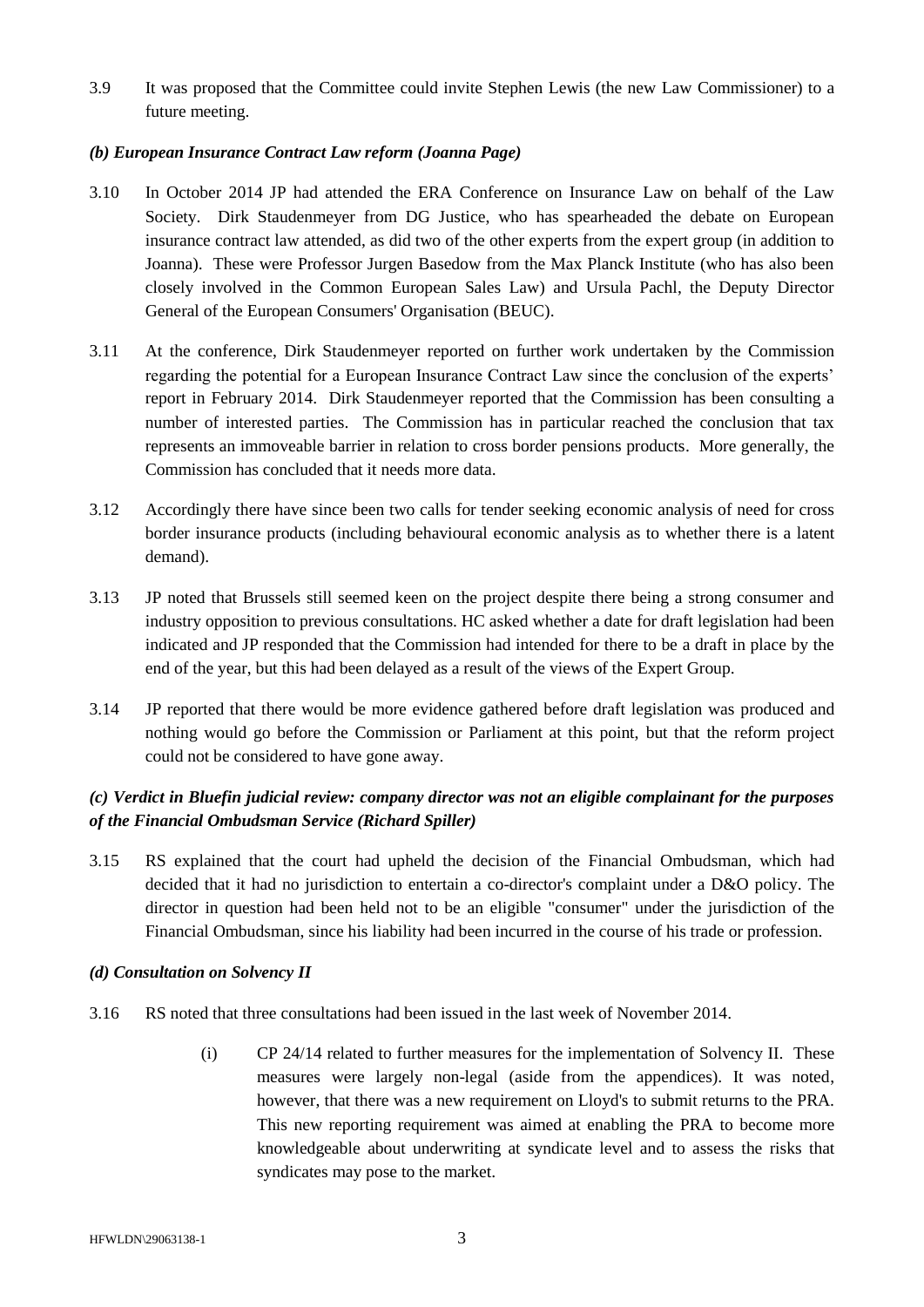BD noted that there were draft supervisory statements in the appendices to the consultation which raised issues regarding the treatment of subordinated debt at group level. BD explained that a group subordinated loan would be discounted for solvency purposes. BD explained that she was part of a Solvency II working group that intended to respond to this supervisory statement as it did not agree with the PRA's interpretation of the Solvency II Directive.

RS noted that this consultation would be open until 30 January 2015 and asked BD whether the Committee should be involved in her submission. BD explained that the working group on this issue was informal and based at Hogan Lovells, and that Committee members should contact her if they wished to be involved.

It was concluded that Solvency II should be a topic in the agenda for the next meeting.

- (ii) CP 25/14 contained proposals for redrafting certain sections of the PRA Handbook. It was noted that, although some of the provisions transposing Solvency II would be contained in the new PRA Rulebook, some of the guidance would be in supervisory statements and other items such as letters.
- (iii) CP 26/14 contained rules on fit and proper requirements for senior insurance managers (also referred to as SIMR (Senior Insurance Managers Regime)). This consultation was open until 2 February 2015. It was noted that there were different senior management requirements for insurers to those for banks.

BD explained that further rules about non-executive directors were expected in early 2015.

RS explained that many clients were concerned about the rules relating to groups that could bring insurers' headquarters outside the EEA within the scope of Solvency II. RS noted that this would be a big issue for insurers to consider in the next 12 months.

#### *(e) The FCA's market study on the sale of general insurance add-on products.*

3.17 The Committee agreed to pick this up in March 2015, as the consultation was expected to be published in early 2015.

#### *(f) The FCA's market study on the retirement income market*

3.18 The Committee also agreed to pick this up in March 2015. There had been no developments since the terms of reference were published in June 2014.

#### 4. **New issues for Discussion**

As Simon Garrett was absent, the discussion on the FCA's review of the management of conflicts of interest by intermediaries was postponed to the next meeting.

#### 5. **Monitoring of sector developments**

5.1 RS noted the following: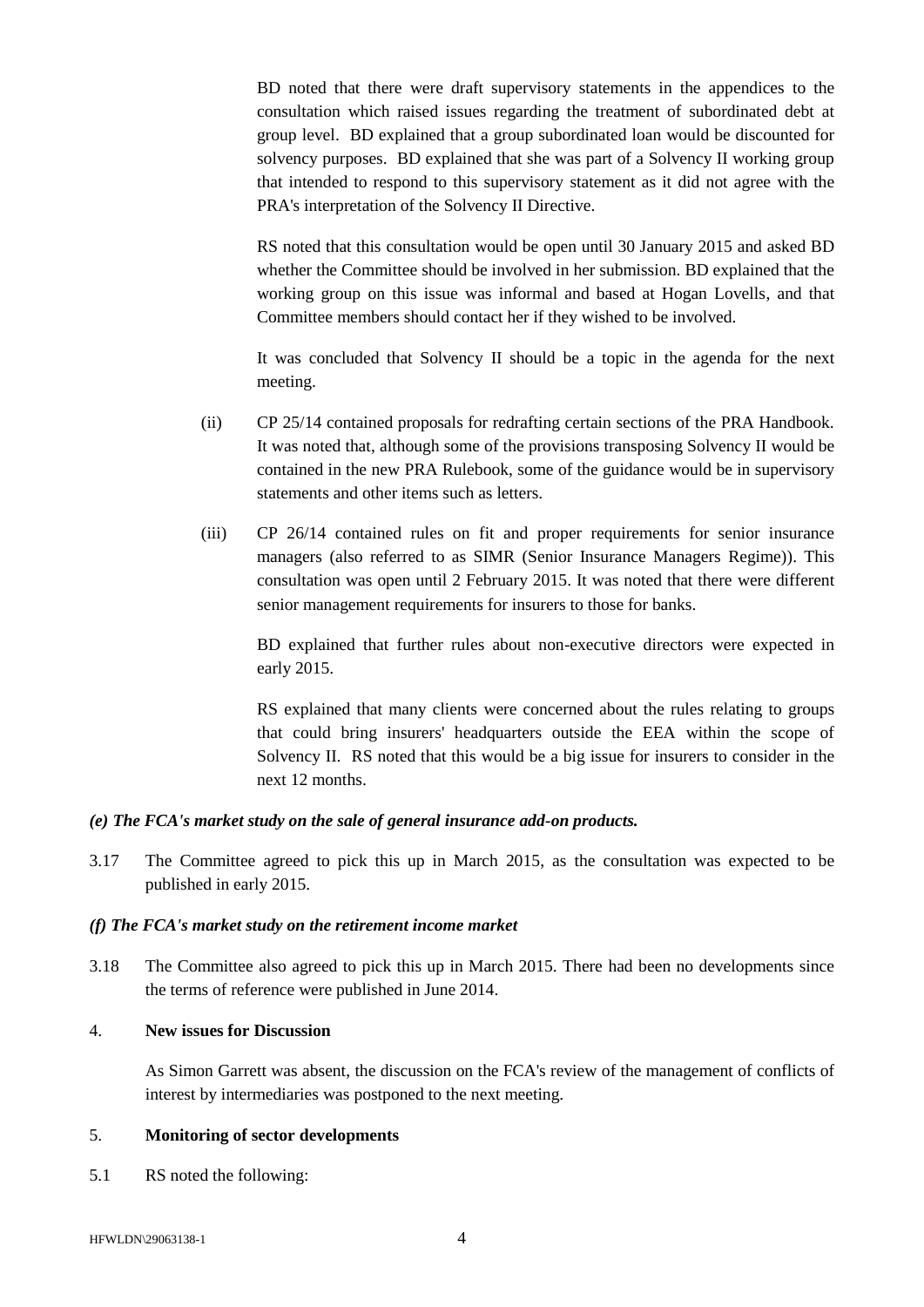(a) On 7 November 2014, the *Diffuse Mesothelioma Payment Scheme (Levy) Regulations 2014* were published. The Regulations required certain insurers to pay a share of an annual levy for the purpose of meeting the costs of the diffuse mesothelioma payment scheme. This scheme had been established under the *Mesothelioma Act 2014* and made payments to eligible people with diffuse mesothelioma, or eligible dependants of people who had died of diffuse mesothelioma.

A copy of the Act can be found here: <http://www.legislation.gov.uk/ukpga/2014/1/contents> and a copy of the Regulations can be found here: <http://www.legislation.gov.uk/uksi/2014/2904/contents/made>

- (b) On 17 October 2014, the Insurance Fraud Bureau announced that, from 2015, it would target organised fraud to product lines beyond motor insurance. It appeared that the IFB intended to target organised liability fraud, including "slip and trip" scams, and fraudulent industrial disease or injury claims.
- (c) On 17 October 2014, Lloyd's published guidance on the use of sanctions clauses in insurance and reinsurance contracts. The guidance related primarily to EU and UK sanctions but many of the principles might apply to US sanctions. The guidance can be found here:

[http://www.lloyds.com/~/media/files/the%20market/communications/market%20bulletins/2](http://www.lloyds.com/~/media/files/the%20market/communications/market%20bulletins/2014/10/y4832.pdf) [014/10/y4832.pdf](http://www.lloyds.com/~/media/files/the%20market/communications/market%20bulletins/2014/10/y4832.pdf)

RS noted that sanctions clauses were already in policies as a matter of course but that issues might arise with back-to-back policies where one contained a sanction clause and the other did not.

It was noted that insurers were also trying to include a "floating" provision relating to the choice of jurisdiction for sanctions purposes, e.g. that the court/parties would have to apply the law that had the most liberal sanctions regime. It was noted that if the governing law of one of the back-to-back policies was US law, the floating provision could not be used and the risk simply could not be insured under the relevant policy. TO and RS discussed the case law in *Vesta v Butcher* and *WASA v Lexington* regarding choice of law in relation to backto-back reinsurance. RS mentioned a more recent case in which the court had ignored a floating law clause and applied the underlying law of the policy to the back-to-back reinsurance contract.

5.2 On 14 October 2014, the PRA issued a consultation on its approach to with-profits insurance business (CP22/14). The proposed rule changes included deleting all existing PRA-designated COBS 20 provisions and replacing them with three new rules. A copy of the consultation paper can be found here:<http://www.bankofengland.co.uk/pra/Documents/publications/cp/2014/cp2214.pdf>

BD noted that there was a draft supervisory statement repealing some of COBS 20, and that the market would need to look at the draft statement as well as the rules.

5.3 On 6 October 2014, the PRA issued a consultation on changes to its rules on insurance policyholder protection (CP21/14). The PRA intended to replace the Compensation sourcebook (COMP) and those parts of the Fees sourcebook (FEES) which applied to the FSCS with separate scheme rules which were expected to take effect in July 2015. A copy of the consultation paper can be found here:<http://www.bankofengland.co.uk/pra/Pages/publications/cp/2014/cp2114.aspx>